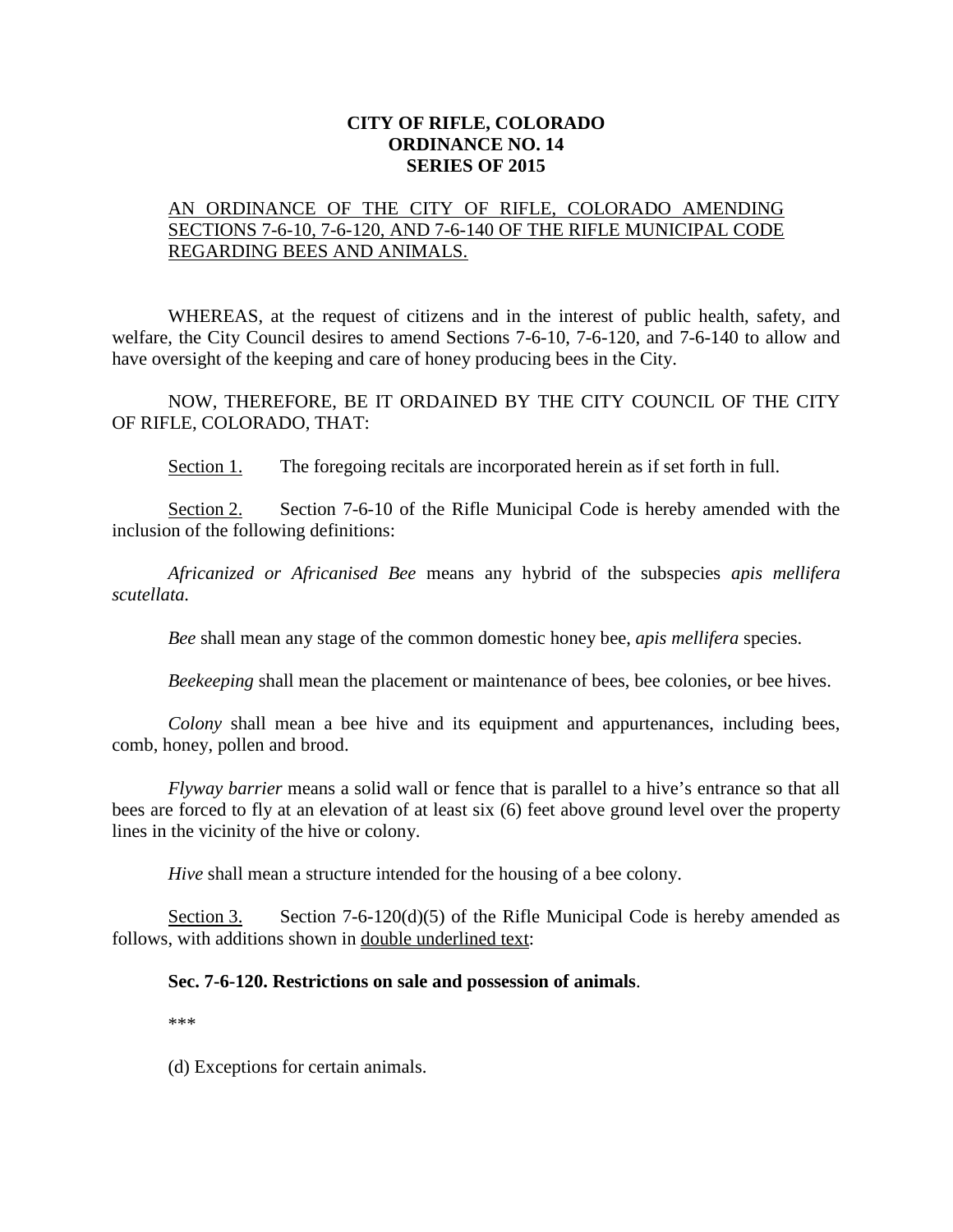City of Rifle, Colorado Ordinance No. 14, Series of 2015 Page 2 of 3

\*\*\*

(5) Two (2) bee hives may be kept subject to the restrictions set forth at Section 7-6- 140 below.

Section 4. Sections 7-6-140 through 7-6-190 are re-enumerated as Rifle Municipal Code Sections 7-6-150 through 7-6-200, **all cross-references to said Sections 7-6-140 through 7-6-190 elsewhere contained in the Rifle Municipal Code are similarly re-enumerated,** and Section 7-6-140 of the Rifle Municipal Code is hereby enacted to read as follows:

## **Sec. 7-6-140. Beekeeping regulations.**

In addition to the restrictions established at Paragraph  $7-6-120(d)(2)$  above, the keeping of bees within the City shall comply with the following standards:

- (a) Up to two (2) hives may be kept per single-family dwelling on lots greater than five thousand (5,000) square feet, and one (1) hive may be kept per single-family dwelling on lots with less than five thousand (5,000) square feet. Hives are not permitted in duplexes or multi-family dwellings or complexes.
- (b) Type of bees. Only common honey bees are permitted. Africanized bees are prohibited.
- (c) Location of hives. The location of hives shall comply with the following:
	- (1) Hives shall be located in the rear or backyards of residential properties;
- (2) Hives shall be setback ten (10) feet from all side and rear yard property lines.
- (d) Flyway Barrier. A flyway barrier shall be maintained adjacent to all hives and shall meet the following requirements:
	- (1) A flyway barrier shall be six (6) feet in height;
	- (2) A flyway barrier shall be located within five (5) feet of the hive entrance;

(3) A flyway barrier shall extend five (5) feet beyond either side of a hive or group of hives;

(4) No flyway barrier is required if the hive is located fifty (50) feet from all side and rear yard property lines.

- (e) Water Source. A fresh water source must be maintained within five (5) feet of the hive.
- (f) Re-Queening. In any instance in which a colony exhibits unusually aggressive characteristics by stinging or attempting to sting without due provocation or exhibits